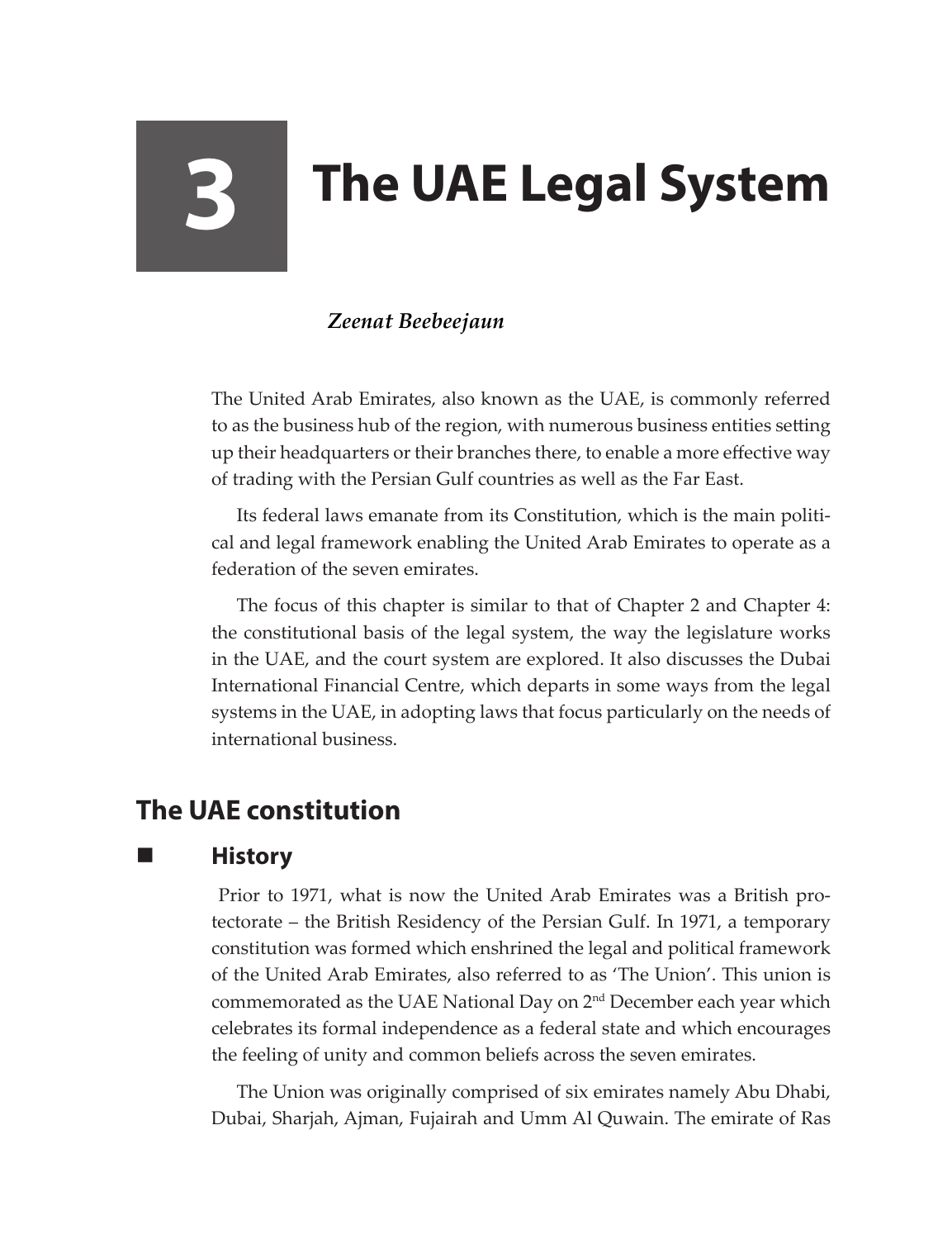Al Khaimah became the seventh and last emirate to formally join the federation in 1972. The capital of the UAE is Abu Dhabi.

With the development of an increasingly integrated economy marked especially by free trade and free flow of capital, together with providing the world with a booming and modernised port, the UAE was compelled to develop its legal infrastructure thereby enabling traders to have a tangible legal jurisdiction to abide by in the event of any dispute.

Unlike the UK, the UAE has a written constitution. In 1996, the constitution earned its permanent status and that year also marked the creation of a unified military and legal system. However, this was initially strongly opposed by the emirates of Dubai and Ras Al Khaimah, which until today have their own separate judicial systems with their own laws enacted by their respective rulers in areas where federal law is silent or absent.

#### **Preamble, parts and articles of the Constitution**

The preamble illustrates the motives behind the Union of the emirates which essentially revolve around establishing peace, unity and obtaining a stronger international presence in view of the upcoming globalization.

There are 10 parts in the UAE Constitution namely;

- **1** The Union, its fundamental constituents and aims
- **2** The Fundamental social and economic bases of the Union
- **3** Freedom, rights and public duties
- **4** The union authorities
- **5** Union legislation and decrees and the authorities having jurisdiction therein
- **6** The emirates
- **7** The distribution of legislative, executive and international jurisdiction between the union and the emirates
- **8** The financial affairs of the union
- **9** The armed forces and the security forces

**10** Final and transitional provisions

These parts are further subcategorized into 151 articles with their main purpose being to encapsulate the various unanimous undertakings of the seven rulers from the seven emirates.